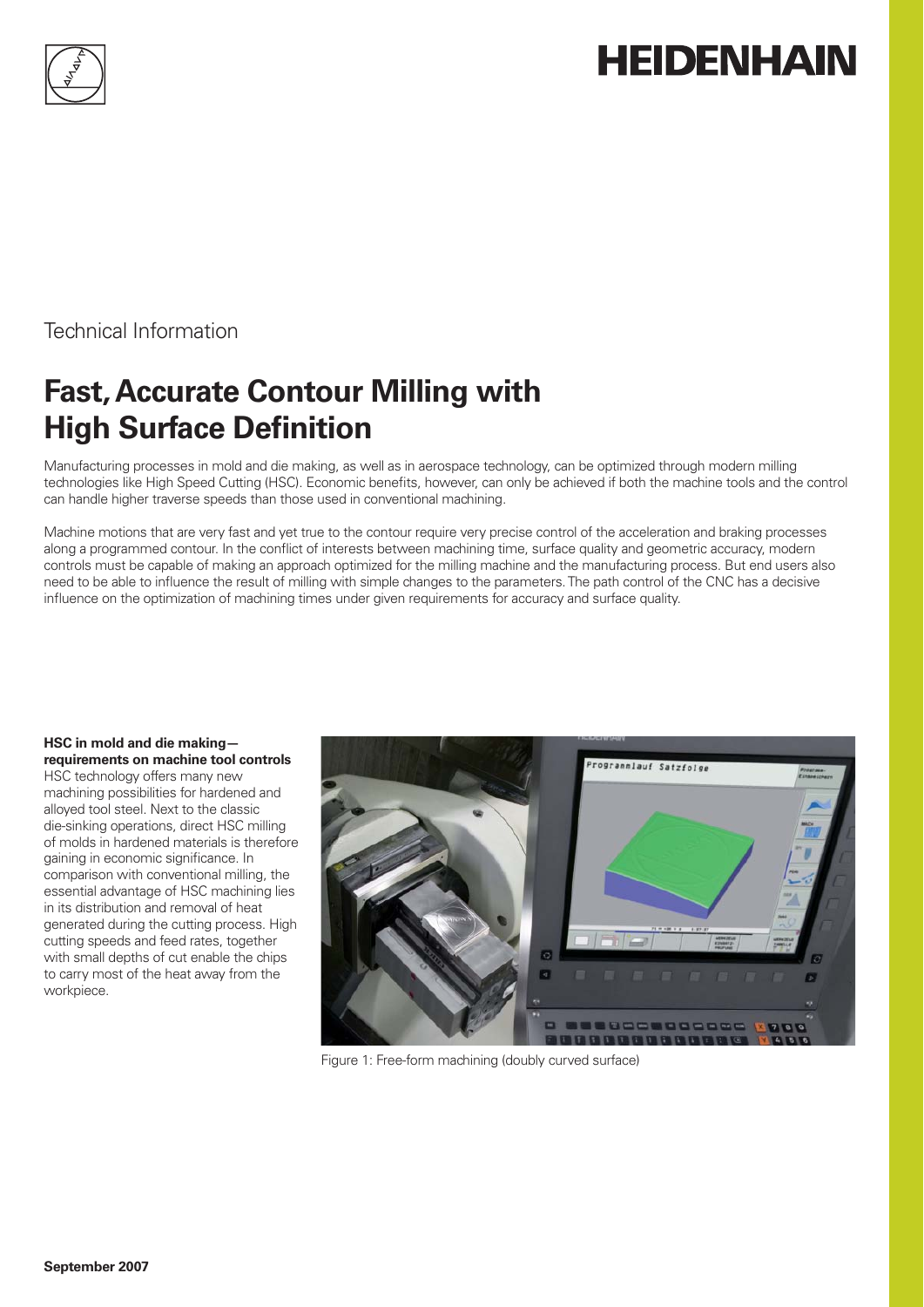### **HSC Machining** – Prerequisites and Influences

The high feed rates characteristic of HSC machining increase requirements for higher contouring acceleration rates on curved workpiece contours. This places the mechatronic characteristics of a machine tool squarely in the limelight. If the acceleration rates of the feed drives increase, greater acceleration forces are introduced into the structure of the machine tool. This consequently increases the risk of exciting troublesome machine oscillations that can result in loss of surface quality. The control therefore requires a strategy of motion control that minimizes machining time and yet achieves optimum surface quality under compliance with accuracy specifications. The control must therefore offer both the manufacturers of machine tools and their users ways to optimize the path control.

Machine tool builders require optimal interfacing of the control to the characteristics of the machine. The control must provide a clearly structured arrangement of parameters for motion control and the control loops of the feed motors. Machine tools are frequently evaluated by their range of possible finished parts. Each machining task must be performed so that highly dynamic movements do not produce disturbance from machine vibration. The control must therefore be integrated in the machine to ensure high resilience in any machining task.

Machine tool users require the control to enable them to take into account job requirements for machining time and workpiece accuracy. The specified accuracy requirements must be met with the very first part without time-consuming tests. The requirements must be defined in the NC program to ensure a permanent assignment to the work order. Moreover, to keep the production times for molds and dies in an acceptable range, free form surfaces are frequently milled with path directions reversed between passes. Meanwhile, the control must generate reproducible tool paths when approaching contour elements from opposed directions. Otherwise one must expect a loss in surface quality.

#### **Influence of data processing on workpiece accuracy**

The manufacture of components with metal-cutting operations requires numerous intermediate steps in which the data of a CAD model geometry is transformed into tool paths:

- **CAD** (Computer Aided Design): **•** The workpiece contour is normally modeled with NURBS (non-uniform rational B-splines). NURBS makes it possible to mathematically describe free-form surfaces.
- **CAM** (Computer Aided Manufacturing): **•** The tool path elements are calculated point by point under consideration of the milling strategy and tool compensation values from the CAD geometry, whereby the predefined chordal deviation (model accuracy) determines the distance between points.
- **CNC** (Computerized Numerical Control): **•** The NC program is converted point for point into axis movements and velocity profiles. Here preset path tolerances are taken into account. To attain high surface definition, the deviations between adjacent milling paths must remain significantly smaller than the defined path tolerances.
- **Mechatronics: •**

The axis movements are available in a fixed time grid as nominal and actual movements and are converted over the machine geometry into tool and workpiece movements. The following error of the feed axes, deviations from the nominal geometry of the machine, thermal influences and vibrations in the machine frame and motors can reduce the workpiece accuracy.



The need to optimize machining times, surface definition and workpiece accuracy results in the following basic requirements on the CNC:

- Effective monitoring of contour tolerances
- Exact reproduction of adjacent paths after direction reversal
- Avoidance of vibration from highly dynamic movements

For two-dimensional tool movements, the influences of the data processing chain on the workpiece accuracy can be inspected with a KGM 182 grid encoder from HEIDENHAIN. The characteristics of motion control by a HEIDENHAIN iTNC 530 can be illustrated with a demonstration unit on a gantry machine. The KGM serves as the basis for evaluation of attainable contour accuracy.

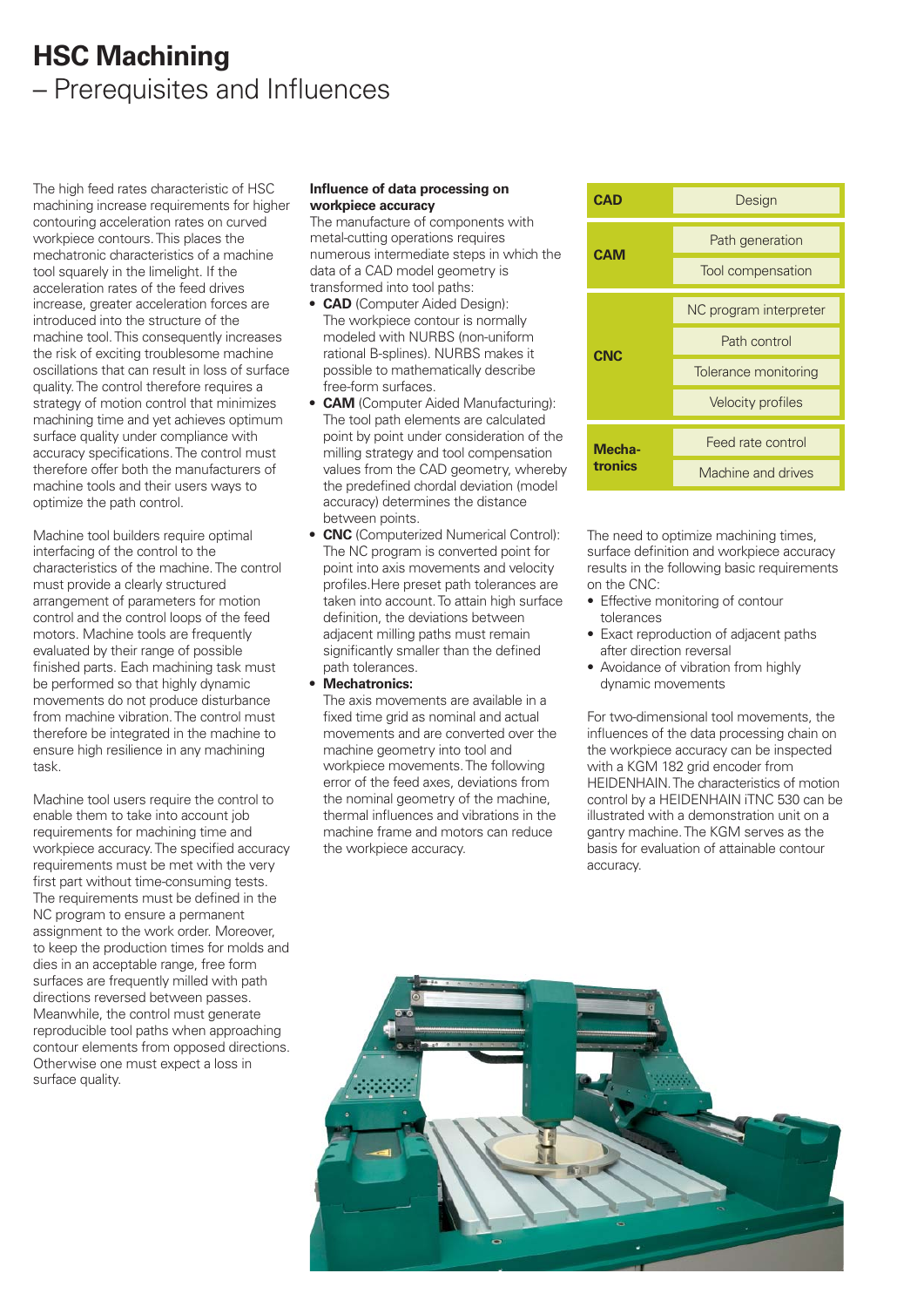### **Fast, Accurate, True to Contour** – High Speed Milling with the iTNC 530

**Effective control of contour tolerances**

NC programs for free-form surfaces are usually created with a CAM system and consist of simple line segments. HEIDENHAIN controls automatically smooth the block transitions while the tool moves continuously on the workpiece surface. This automatic smoothing is controlled by an internal function that monitors the contour deviations. This function (Cycle 32) enables the user to define the permissible contour deviation as desired. The default value is defined by the machine tool builder in a machine parameter of the control (typically 0.01 to 0.02 mm). In addition, the tolerance also affects the traverse paths on programmed circular arcs.

On free-form surfaces, the deviation from the CAD model geometry can, in the worst case, consist of the sum of the defined contour tolerance and the chordal deviation defined in the CAM system. The result on the workpiece depends in the end on the total characteristics of the machine and the values adjusted for the jerk and acceleration of the feed axes.

The workpiece corner shown in the illustration requires a circular arc path by the center of a ball-nose cutter (TCP = Tool Center Point, see Figure 2). Without smoothing of the nominal path data, the Y axis of the machine would have to accelerate abruptly at the transition point. The resulting jerk causes significant oscillations of the machine. Moreover, the physical limits of normal drives prevent them from generating such virtually infinite jerk. Without expanded measures in path control, the unavoidable result is contour deviations that can assume significant proportions, depending on the change of curvature and contouring speed.

The path control of the iTNC 530 smoothes the jerk and complies with the given contour tolerance even during strong changes in contouring speed (Figure 3). If a larger tolerance can be defined, the production times can be shortened significantly. In the example shown here, the machining time is reduced by about 12 % by increasing the contour tolerance from 0.01 mm to 0.02 mm.



Figure 2: TCP tool path for a ball-nose cutter



Figure 3: Enlarged detail showing the contour-monitored nominal path of the TCP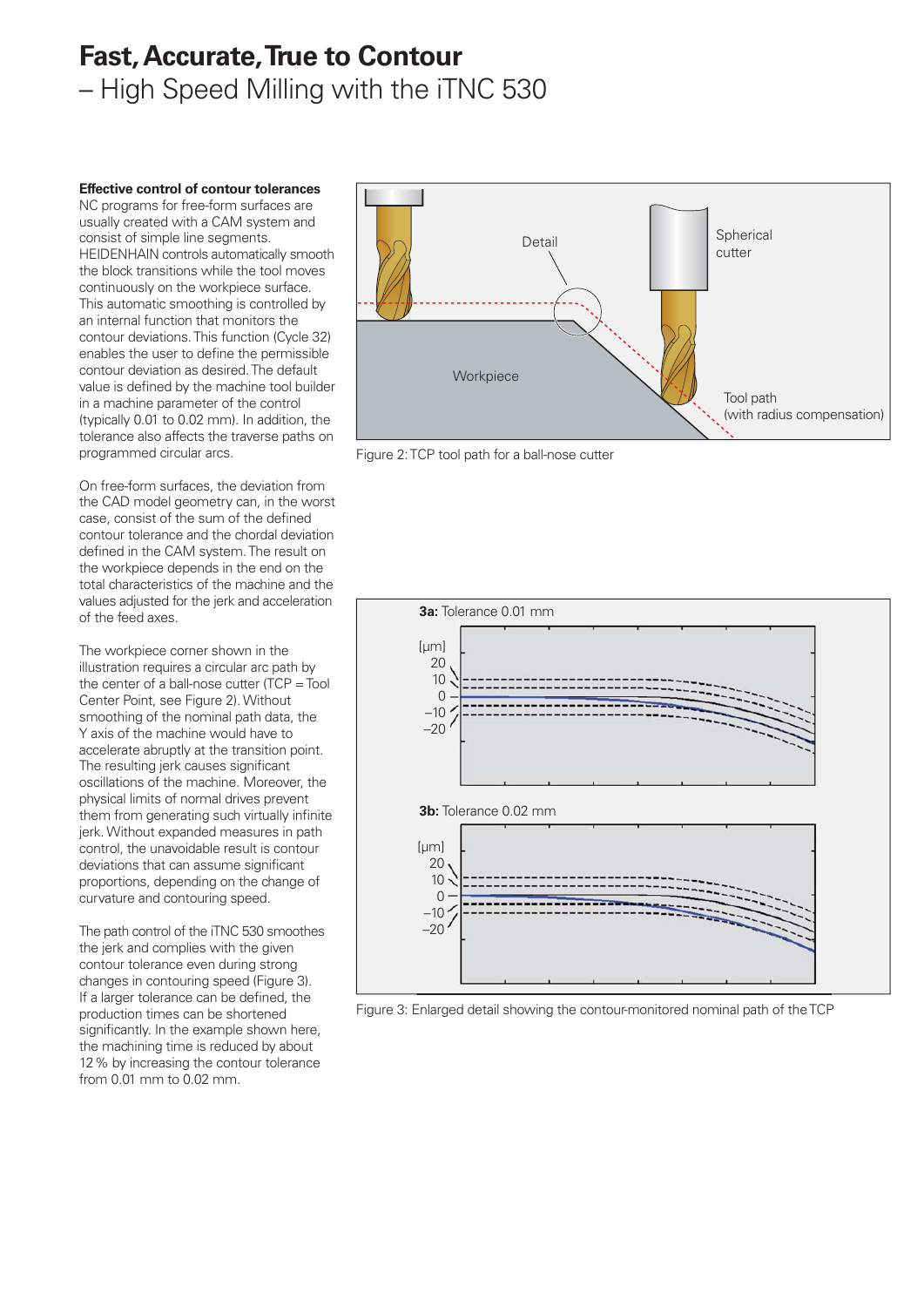#### **High reproducibility of adjacent paths in alternating directions**

Figure 4 shows a detail of a workpiece and the corresponding line blocks of the TCP path. Neighboring paths were milled efficiently with reciprocating movements (multipass milling with direction reversal). The individual passes consist of only few straight-line blocks with very different lengths. The chordal deviation set in the CAM system is 3 µm.



Figure 4: Workpiece contour and associated line blocks with reciprocating traverse. The points represent the data points in the program.

Figure 5 gives an enlarged representation of the tool path deviation from the programmed contour. The deviation is shown with respect to the ideal line-to-circle transition, whereas the part program (Fig. 4) exists of line blocks with a chordal deviation of 3 µm from the model. The chordal deviation affects only the curved areas and is superimposed on the contour tolerance set in the CNC. HEIDENHAIN controls attain very high reproducibility in multipass movements with direction reversal (Fig. 5). Contour deviation between forward and backward paths stays negligible, resulting in very high workpiece surface definition.

The workpiece photographs in Figure 6 show the difference that can be made by optimized motion control. The free-form surfaces were machined in reciprocating passes (programmed feed rate 10 m/min, finishing allowance 0.1 mm). The surface quality of the workpiece shown in Fig. 6a is unacceptable. The machining result using an iTNC 530, shown in Fig. 6b, illustrates the high reproducibility of adjacent paths.



Figure 5: Deviation of the tool path in the curved area of the workpiece contour (feed rate  $= 10$  m/min, tolerance  $= 0.01$  mm)



Figure 6: Multipass process with direction reversal, reproducibility of adjacent cutter paths 6a: Deviations between adjacent paths result in a poor surface

6b: Milling result with an iTNC 530: Consistent surface with forward and backward traverse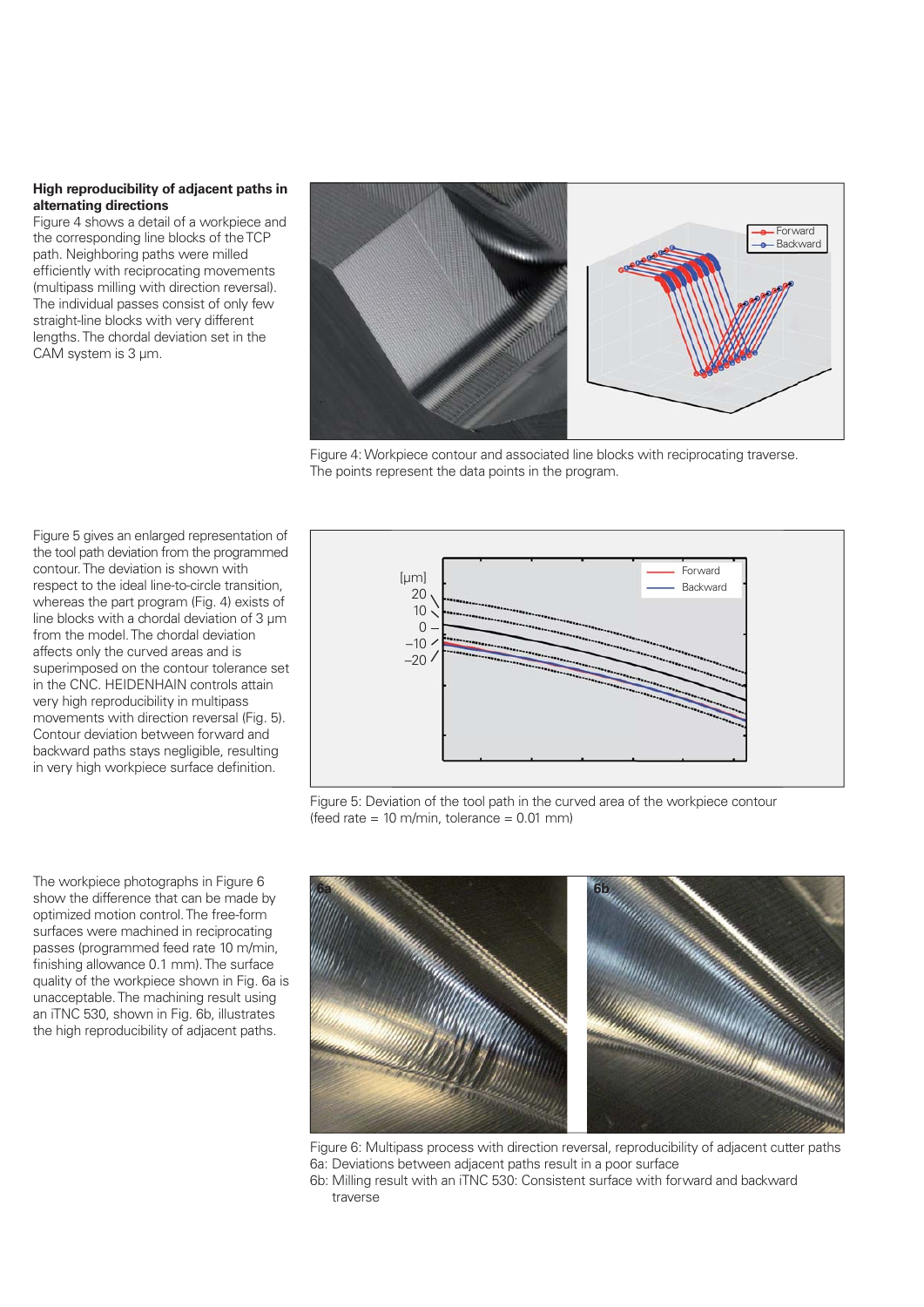#### **Effective avoidance of vibrations during highly dynamic motion**

The feed velocities required for HSC milling technology place machine controls before a great challenge. Short machining times can be achieved only at higher mean contouring feed rates. However, wherever the milling path includes small radii, the velocity has to be drastically reduced in order to keep path deviations within the permissible tolerance band. In addition, the accelerating and braking motions can cause frame vibrations that impair workpiece surface definition.

Jerk and acceleration are smoothed in the extraordinary motion control offered by HEIDENHAIN. This can suppress machine vibrations very effectively. If necessary, the control automatically reduces the programmed feed rate to reduce the excitation of vibration to a minimum. Effective prevention of excessive machine vibration enables a part program to run at very high velocity and thereby decisively reduces machining times.

Figure 7 shows the actual tool path of a machine tool on a programmed two-dimensional contour. If the jerk is not smoothed, the machine's acceleration phases excite vibrations (Figure 7a). Motion control by the iTNC 530 from HEIDENHAIN effectively prevents excessive vibration (Figure 7b) Once again, the workpiece surface shown in Figure 8 clearly illustrates the benefits of motion control by HEIDENHAIN controls. Movement along the illustrated circle segments requires a change of axis acceleration at every point, which usually causes machine vibration (Figure 8a). By smoothing the jerk, the iTNC 530 makes it possible to realize high surface definition without disturbing effects from vibration (Figure 8b).



Figure 7: Measured actual positions, recorded with a grid encoder at a rounded corner without and with position nominal value filtering (7a and 7b, respectively) of the NC data.



Figure 8: Effects of machine vibration on a workpiece:

8a: Without jerk smoothing, vibration in the Z axis produces notches in the surface 8b: Motion control by the iTNC 530 systematically prevents surface problems caused by vibration

#### **Summary**

HSC milling technology has a decisive influence on manufacturing processes in mold and die making as well as in aerospace technology. The required feed velocities place machine controls before a great challenge. In the conflict of interests between machining time, contour accuracy and surface definition, the HEIDENHAIN iTNC 530 control ensures that machining complies with selected preferences. This means that the tool paths are planned so that

• machine vibrations are prevented,

- accuracy requirements are fulfilled, and
- machining time is minimized.

Moreover, the iTNC 530 achieves high reproducibility of neighboring milling paths to enable users to meet very high requirements on surface quality and reduce machining time for reciprocating multipass milling.

The iTNC 530 has set new standards in the harmonization of the control, the drives and the machine frame. This makes it possible to manufacture a broad range of components of required quality starting with the first part.